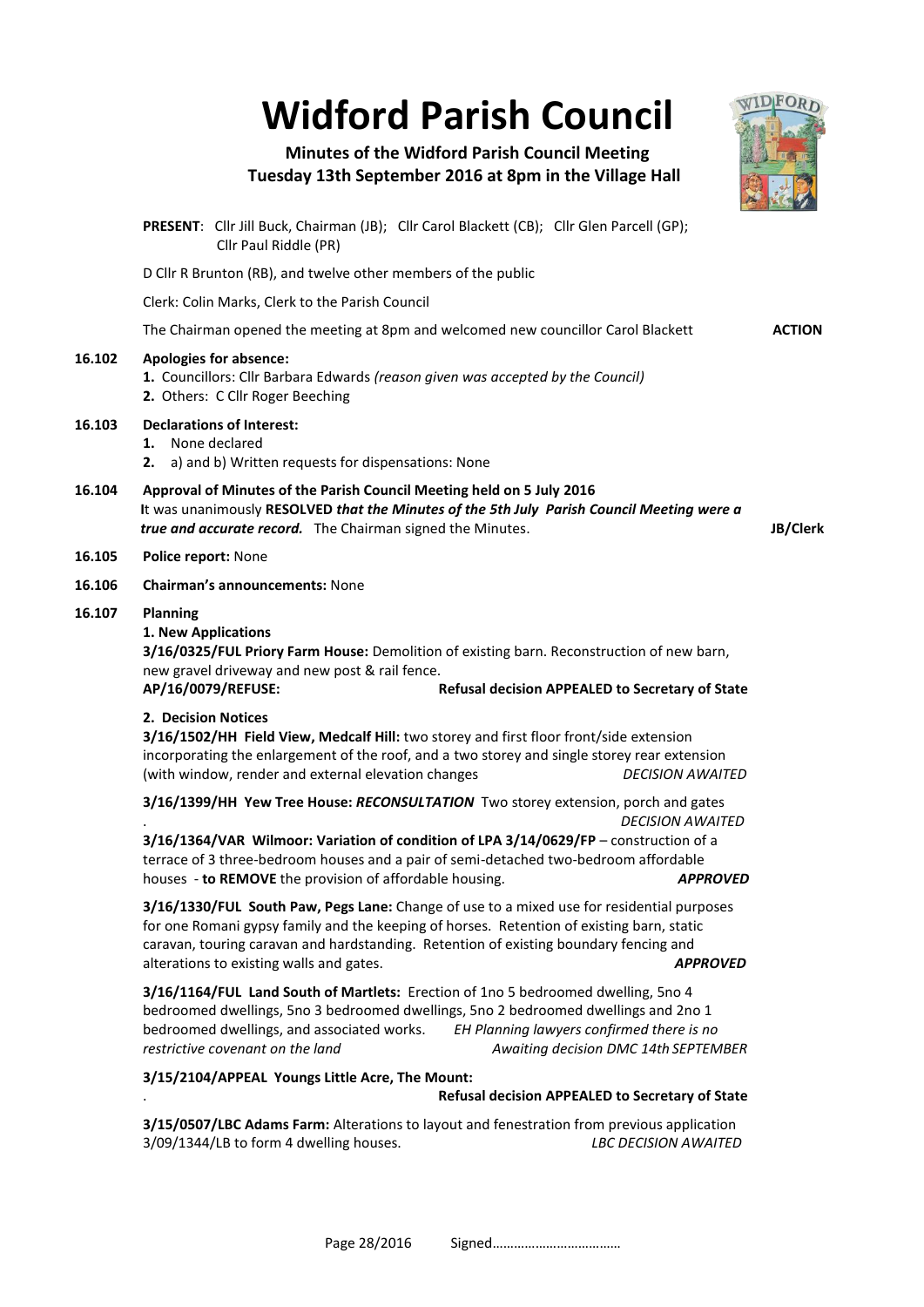- **3. Other planning matters:** including matters received too late for the agenda  **1 a) Late applications:** *NONE*
	- **1 b) Late decision notice: 3/15/2496/FUL 2 Benningfield Road: Appeal AP/16/0041/REFUSE** *APPEAL ALLOWED with conditions*
	- **2. Martlets: see above**
	- **3. Pegs Lane: see above**
	- **4. E/16/0182/ENF Yew Tree House enforcement.** *Issue resolved*

**16.111 16.114 D Cllr Brunton wished to comment on Martlets and it was agreed to bring forward agenda items 16.111 and 16.114 to this juncture.**

> D Cllr Brunton reminded the meeting that he was the Ward Councillor and was also a member of the Development Management Committee. As such, he said he had not been informed by the Parish Council that it was making a Section 106 request relating to the Martlets development. The Clerk said he was not aware that there was a protocol requiring the Ward Councillor to be copied in to a S106 request. The PC questioned whether Cllr Brunton was suggesting it had been disadvantaged by not copying him in. Cllr Brunton said the planning application had gone forward to the Committee with a strong recommendation by the Planning Officers that it be approved. All issues would be addressed within the Transparency Code regulations.

> Cllr Riddle reported that the latest draft of the new East Herts District Plan that will set out development policy until 2033 (presently known as the Pre-Submission Version) will be subject to a final 6-week public consultation period, commencing 3rd November, before being submitted to the Planning Inspectorate for examination, anticipated to be by the end of March. For villages, the Village Hierarchy model is being followed and the Parish Council's campaign for Widford to remain a Group 2 village has been won. The target for G2 villages will be 10% development up to 2033. The goal posts have been moved so that any houses started before April 2017 will not count towards the 2033 target.

> Cllr Buck and Cllr Riddle had recently met with East Herts' Cllr Linda Haysey and CEO Liz Watts, together with D Cllr Brunton, to discuss the emerging District Plan. The new Plan is different from the 2007 version in that local policies have been taken on board to retain the "local" feel. East Herts' failure to meet its five-year housing stock target has given an opening for developers to exploit the position by ignoring village boundaries. The new Plan will define the boundaries, but with existing boundaries breached, developers argue they are null and void. A Neighbourhood Plan is the only means by which a boundary may be defined anew, although it cannot conflict with overall District Plan policies. Any dispute can be independently invigilated. A Neighbourhood Plan must be representative of all villagers' views if it is to be approved. There is no cut-off date for a Plan to be done, but the simpler it is, the faster it could be achieved, and is possible to create a Plan that focusses on the village boundary alone. It has been made abundantly clear that without a Neighbourhood Plan, Widford will have no means of controlling the potential for over-development of the village.

D Cllr Brunton clarified that in the Gilston Area Plan, Widford is not included within the Green Belt (as was the idea in the earlier Harlow North proposal).

Cllr Riddle then proposed that, since he had now clearly stated the importance of a recognised village boundary, there should be a public meeting, which the Parish Council was proposing to call. Members of the public present expressed their approval of this and their recognition that a Neighbourhood Plan is essential to preserve the heart of the village against aggressive development over the next 17 years. Response to calls for such a meeting had been met with only nominal interest in the past, but for it to be successful, volunteers had to come forward. D Cllr Brunton offered to ask Cllr Linda Haysey to get someone to come to address the public meeting. It was possible that someone from Hunsdon might be able to help.

The Parish Council would have to facilitate the Plan, but it would up to village volunteers to make it happen. The PC would be responsible for funding and could get a grant up to approximately £9,000, although the total cost might be considerably higher. If the Parish Council calls a meeting, the whole village will be leafletted to advertise it. The first test will be **JB/PR**

**RB**

Page 29/2016 Signed………………………………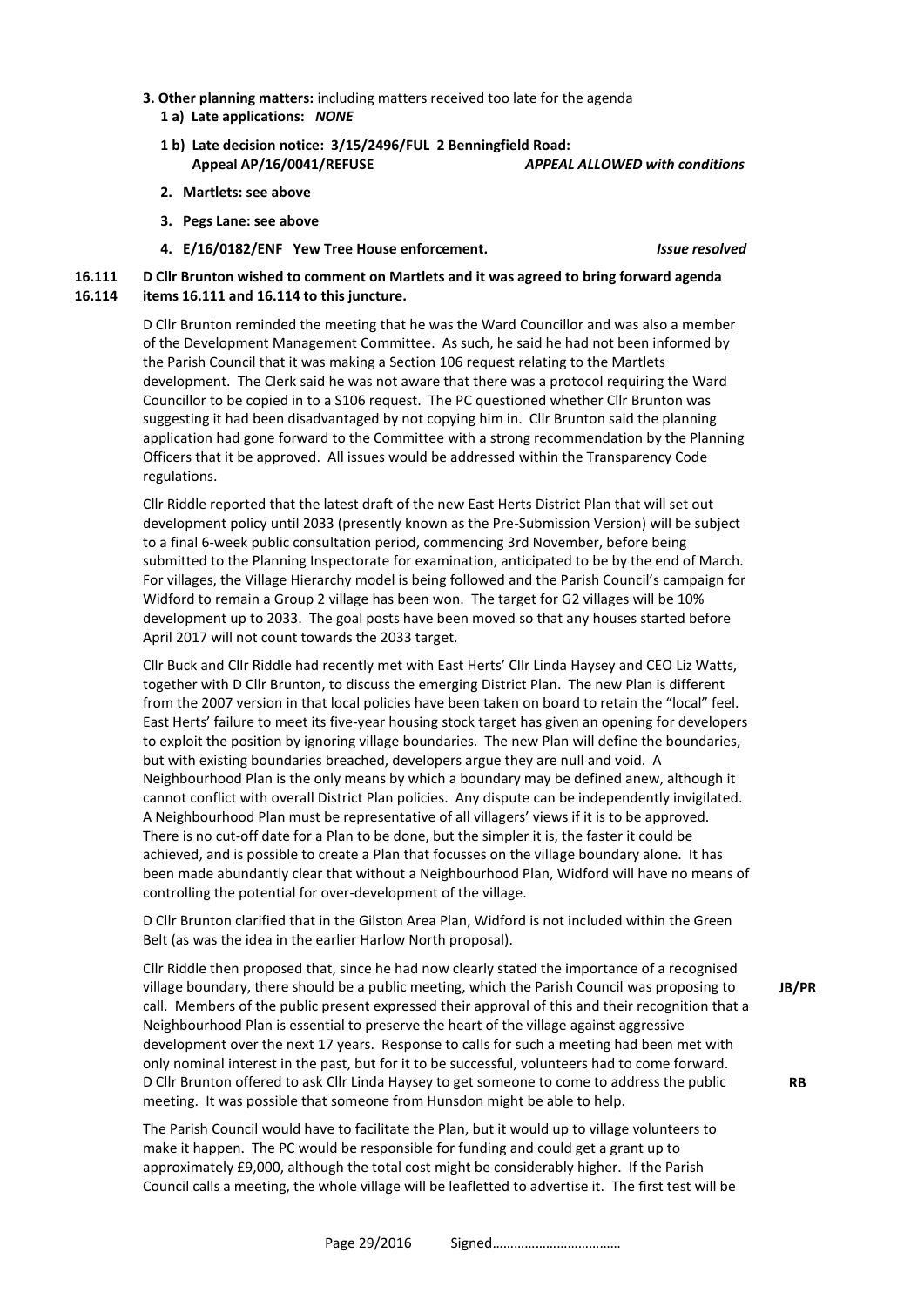to get parishioners to take the need seriously. Cllr Riddle encouraged everyone to look at the Parish Council website for more information.

D Cllr Brunton gave his apologies and left the meeting at 9pm.

# **16.108 Finance**

| <b>1.</b> The report of the Council's finances for 1 July to $-31$ August was received (Appendix A) |          |  |  |
|-----------------------------------------------------------------------------------------------------|----------|--|--|
| Finance Summary from 1 July to 31 August                                                            | £        |  |  |
| Opening available balance 1 July                                                                    | 6,986.85 |  |  |
| Plus income to 31 August                                                                            | 1,676.36 |  |  |
| Minus expenditure to 30 August                                                                      | 1,455.55 |  |  |
|                                                                                                     | 7,207.66 |  |  |
| Minus previous months' cheques cashed in period                                                     | 615.61   |  |  |
| <b>Balance available to Council 31 August</b>                                                       | 6,592.05 |  |  |
| Plus unpresented cheques as at 31 August                                                            | 300.00   |  |  |
| Bank balance reconciled with statement, 31 August 2016                                              | 6.892.05 |  |  |

## It was unanimously **RESOLVED** *that the Accounts Statement be accepted.*

The Clerk, as RFO, presented the financial position against the budget up to the end of August, and the position taking into account the expenditure due for approval at the September meeting. Along with currently known income and expenditure, this was further projected to 31st March 2017. The financial year-end balance is projected to be £5,400, comparable to the budget if the anticipated ring-fenced churchyard seat maintenance is factored in.

*The Clerk said an accounts summary is published in the Minutes on the website.*

### **2. Reconciliation of Accounts and bank statement**

In accordance with new Financial Regulations and the Transparency Code, Cllr Parcell checked, verified and signed that the Accounts and the end of August bank statement reconciled. It was noted that the Parish Council has only one bank account and only uses only one cheque book at a time. It was unanimously **RESOLVED** *to accept the reconciliation of the Accounts and bank statement as presented.*  **GP/ Clerk**

|  | 3. List of payments. It was unanimously RESOLVED to approve all the payments: | Clerk |
|--|-------------------------------------------------------------------------------|-------|
|--|-------------------------------------------------------------------------------|-------|

| Date | Payee             | Item                       | £      | Chq  | Power                  |
|------|-------------------|----------------------------|--------|------|------------------------|
| 31/7 | Clerk             | Salary July                | 225.00 | 1015 | LGA 1972 s112(1), (2A) |
|      |                   |                            |        |      | & s151; LA 2011 s41    |
| 2/8  | <b>BDO LLP</b>    | <b>Audit Annual Return</b> | 120.00 | 1016 | LGA 1972 s111          |
| 6/8  | J English         | Litterpick to 6/8          | 105.76 | 1017 | OSA 1906 s9 & s10      |
| 31/8 | Clerk             | Salary August              | 300.00 | 1018 | LGA 1972 s112(1), (2A) |
|      |                   |                            |        |      | & s151; LA 2011 s41    |
| 3/9  | J English         | Litterpick to 3/9          | 105.76 | 1019 | OSA 1906 s9 & s10      |
| 13/9 | Clerk             | Travel/phone exp           | 33.90  | 1020 | LGA 1972 s112(1), (2A) |
|      |                   | July/August                |        |      | & s151; LA 2011 s41    |
| 13/9 | Clerk             | Petty cash Jul/Aug         | 14.42  | 1021 | LGA 1972 s111, s112    |
| 13/9 | J Turner          | Cutting B/fld Grn 3/3      | 83.33  | 1022 | OSA 1906 s9, s10       |
| 13/9 | C Parrott         | Closed churchy'd 3/4       | 224.00 | 1023 | LGA 1972 s215          |
| 13/9 | <b>Banner Ltd</b> | Printer ink                | 249.36 | 1024 | LGA 1972 s111          |
| 13/9 | Clerk reimburse   | Allotments Law book        | 14.80  | 1025 | LGA 1972 s111          |
| 13/9 | Clerk reimburse   | software 1/3rd cost        | 19.11  | 1026 | LGA 1972 s111          |
|      |                   | <b>VAT included</b>        | 62.74  |      |                        |

Cheques for 13th September were signed at the end of the meeting.

**4. Completion of the Annual Return 2015/16 by BDO:** It was unanimously **RESOLVED** *to a) Approve and accept the Annual Return as signed off by BDO; b) To note the minor issues arising and that no further action is required; c) To note that the Annual Return and Notice of Conclusion of Audit has been published as required by law.*

#### **16.109 Correspondence**

The list of correspondence was noted as it appeared on the Agenda:

Page 30/2016 Signed………………………………

**Clerk**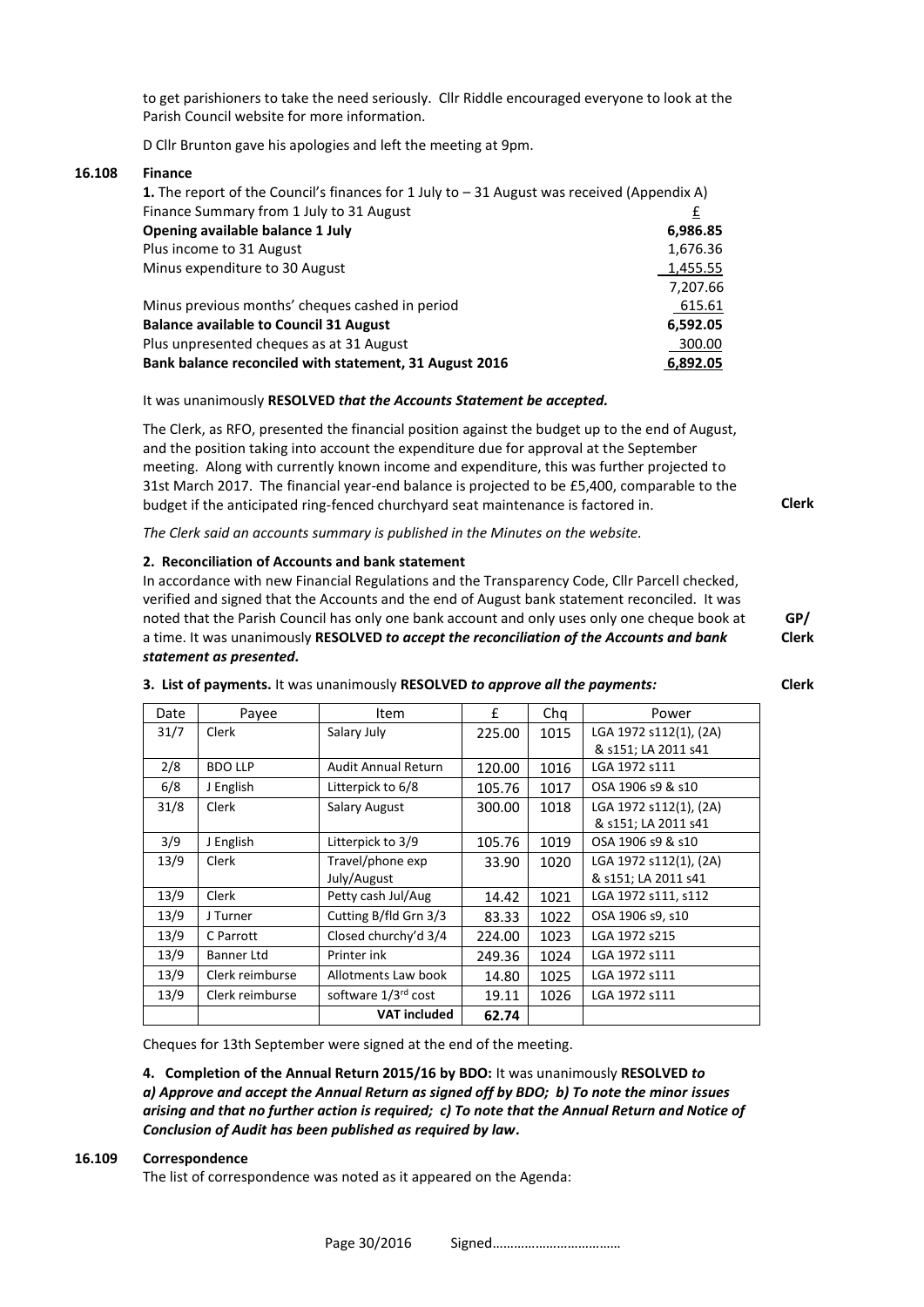- Horses escaping from South Paw Farm into allotments
- EHC re dog bins and bin for closed churchyard
- Police and EHC re accidents and near accidents on Hunsdon Road
- HCC and parishioners re Benningfield Road parking issues
- EHC Planning re s106 money for Martlets
- Parishioner re phone wires in trees at Owletts Corner
- EHC invitation to District Plan meeting
- EHAPTC: 30<sup>th</sup> August Minutes and reminder of next meeting on 20<sup>th</sup> September

### **16.110 Village Reports**

#### **1. Village Hall:**

- There had been a VH meeting the previous evening. Redecoration is progressing and will be completed when the decorating team return.
- Quiz Night will be on 24th September, in aid of the Village Hall.
- Comedy Night will be on 3rd December.
- The village calendar will be produced again for next year. Photographs for consideration should be sent to Greg.
- Village Archive: Ownership was passed to the Parish Council earlier this year by Mrs Smith's daughters. The final location is being considered, with it possibly being split between the archive room in the school and a room in the Village Hall, although there is no agreement on this at present. Mrs Luck has acted as unofficial archivist. Grant funding possibilities to be explored, including Lottery Heritage and Community Voluntary Services for East Herts.

#### **2. Allotments:**

• The Chairman read a report sent by Cllr Edwards in her absence: *At present 14 allotments are occupied by 12 plot holders. 1 plot is vacant. Carmel Holland has reorganised her 12 plots into 1 large exercise area for her greyhounds. It has been levelled and temporarily cordoned off with plastic fencing. She expects to start introducing some more permanent fencing in the future. Carmel has worked extremely hard and gone to some considerable expense to do this. The events of the last few days with the horses has been quite distressing for her.*

*In general, the plot holders have responded to the request to get their plots up to a reasonable standard by the end of September. Four plots that hadn't been worked for a number of years have repossessed and subsequently re-let.*

*An estimate for the cost of strimming the allotment common areas has been sought to ascertain how often we can afford to have them cut in the growing season.* **BE**

The Chairman outlined the recent problems with horses breaking into the allotments and said the Parish Council would be erecting a sturdy fence between the licenced paddock and the allotments in order to fulfill its duty of care to allotment tenants. Since some fencing had been previously installed by the Parish Council, it was believed there was a precedent for the PC to maintain the integrity of the fence. Mr Frank Parker wished it to be recorded that he vehemently opposed the expenditure of public money on the proposed fence and that the boundary could be secured with barbed wire, which, at a fraction of the cost, is the usual and accepted means of controlling stock. The Chairman strongly disagreed, and Mr Parker left the meeting. The Clerk advised the Parish Council against the use barbed wire, which had the potential to harm the neighbouring horses and also users of the allotments. Cllr Parcell offered to check what fencing is recommended for horse management and said that the PC should ask for a copy of the horse owner's indemnity insurance. The Council will consider writing to the owner restating the conditions of the grazing licence and requesting a contribution towards the cost of the new fencing. The Clerk asked for formal approval of the expenditure for the new fence and it was unanimously **RESOLVED** *to pay £802 for new fencing between the allotments and the licenced paddock.* **GP Clerk/JB**

**PR/JB**

**PR**